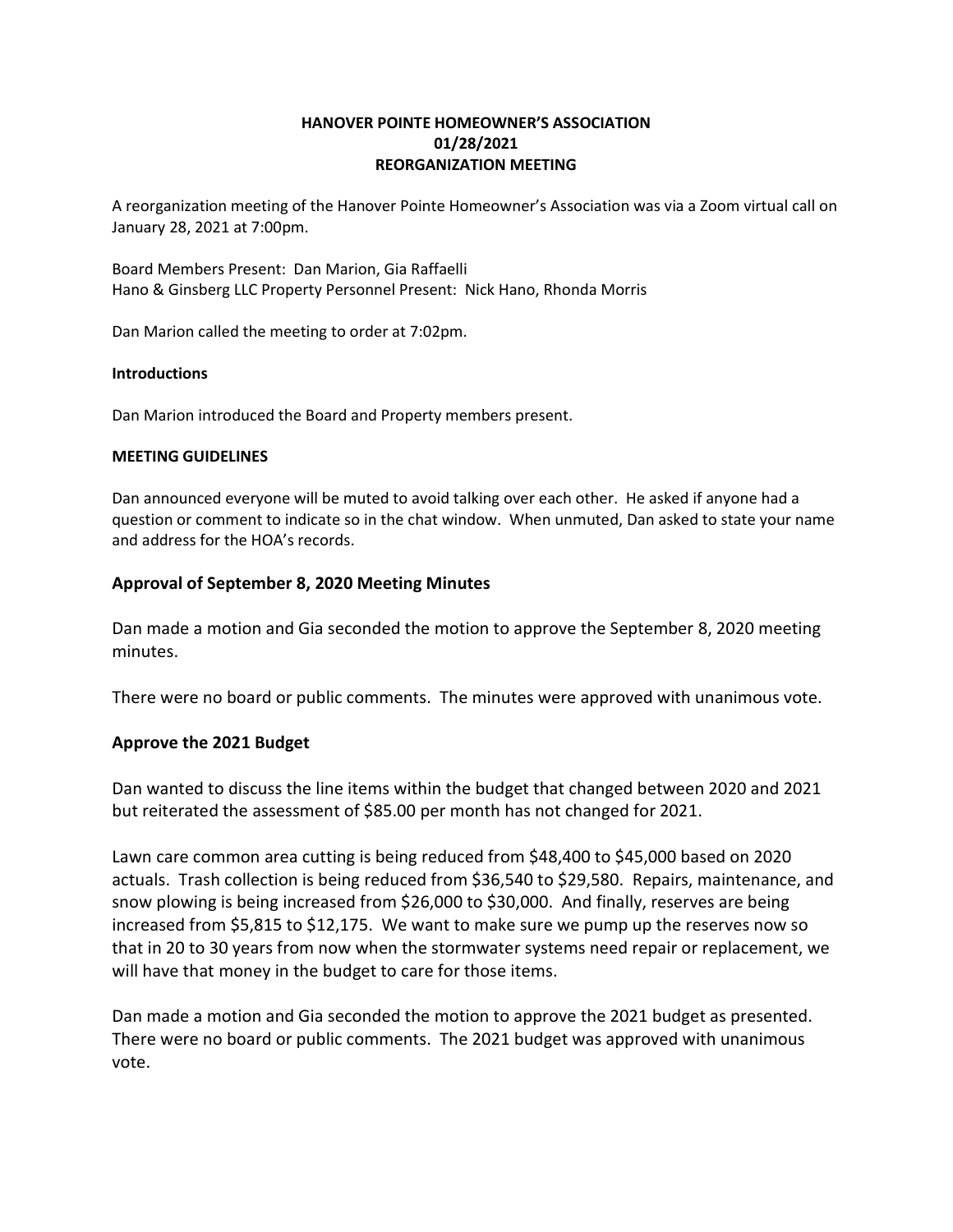# 2021 Election Results

Dan stated he wanted to discuss a few items before getting into the election statistics. Dan mentioned he received a text from Sebastian Ricci on January 13<sup>th</sup> stating he received a letter in regular mail that day from the HOA that was dated November 24, 2020. Dan explained we as a community are seeing firsthand what the pandemic is doing to mail service which has him concerned.

Dan wanted to give any homeowners on the call that mailed in a paper ballot an opportunity to check with Rhonda that their ballot has been received. Rhonda mentioned that Hano received paper ballots from 115 Pixie Moss, 197 Pixie Moss, and 228 Pixie Moss. Dan asked if anybody mailed in a ballot and their house was not announced by Rhonda. There was no response from the participants on the call.

Dan mentioned the declaration is a bit outdated in terms of how to vote in this electronic age. That said, there is a provision in the declaration that allows someone to cast a ballot at the reorganization meeting. We could not have an in-person meeting due to COVID-19; however, Dan wants to give anybody on the call who is a current homeowner (not a future homeowner) the option to cast their ballot now before election results are announced. There was no response from the participants on the call.

Dan asked Rhonda if only Nick and she had access to the results and only Nick and she have knowledge of the election results. Rhonda confirmed that is correct.

Dan asked Rhonda can she confirm anyone that received at least one vote has been vetted and they do not have any past dues owed or fines on their account. Rhonda confirmed that is correct.

Dan asked Rhonda how many total homeowner votes were cast for this election. Rhonda responded 52.

Dan asked Rhonda what was the break-out between electronic and mail-in voting. Rhonda responded Hano received 3 mail-ins, 48 electronic via Survey Monkey, and 1 email. Rhonda clarified Hano actually received 3 emails, but two were duplicates because the homeowners also submitted via Survey Monkey. The duplicates were cast aside.

Dan asked Rhonda starting with the most votes, state the person's name. This person will hold a position on the Board for 3 years. Rhonda replied Dan Marion with 39 votes. Dan thanked those on the call that voted for him and assured the participants he will continue to do what he is doing to serve the community.

Dan asked Rhonda who received the second most votes. This person will hold a position on the Board for 2 years. Rhonda replied Richard Marek with 37 votes. Dan asked Rich if he willfully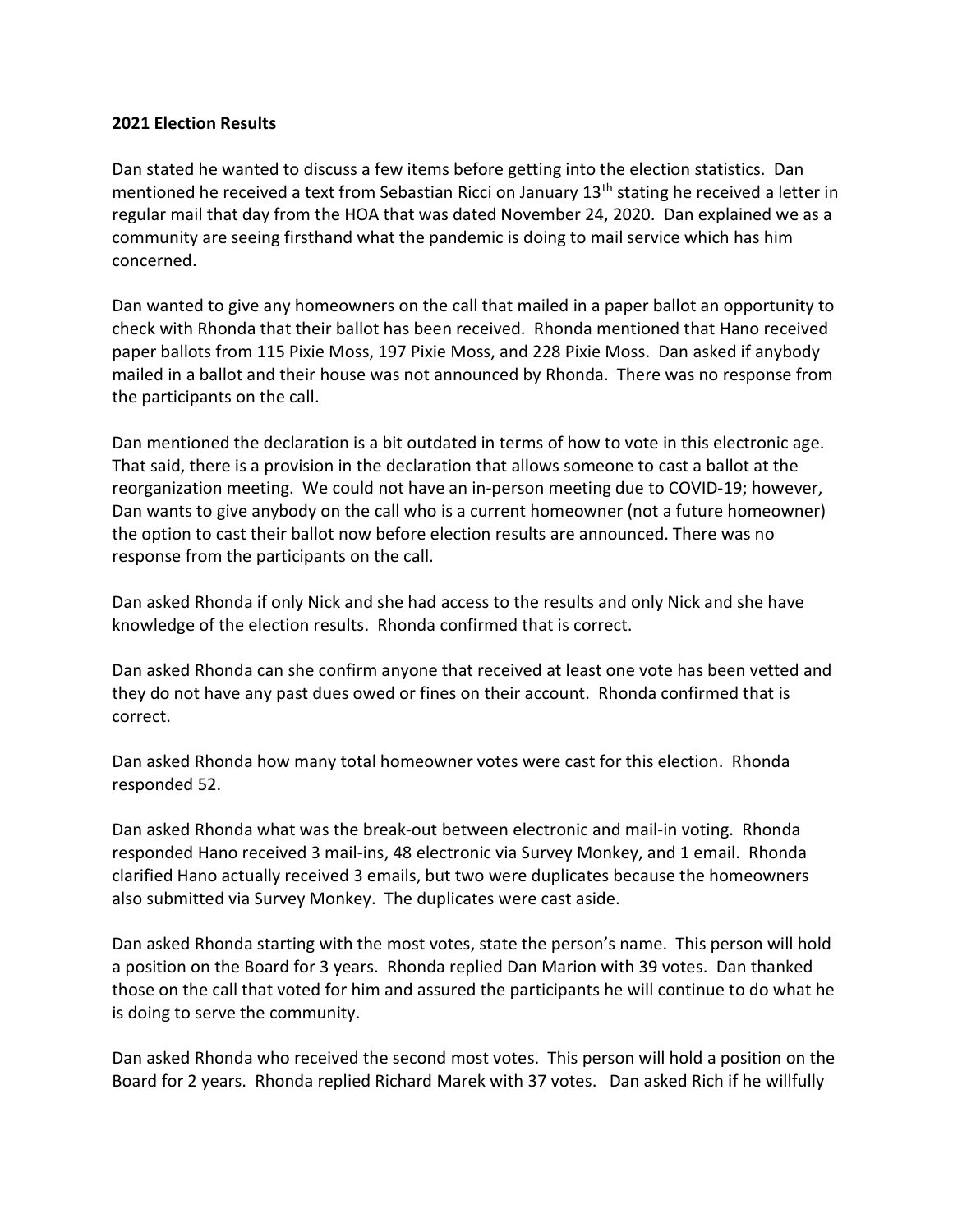accepts a position on the 2021 Board. Rich replied yes. Dan congratulated Rich on his election to the 2021 Board.

Dan asked Rhonda who received the third most votes. This person will hold a position on the Board for 1 year. Rhonda replied Vinh Ho with 8 votes. Dan asked Vin if he willfully accepts a position on the 2021 Board. Vin replied yes. Dan congratulated Vin on his election to the 2021 Board.

Dan asked Rhonda for full accountability to read the remainder of people who received votes in descending order.

Tara Short – 7 Maria Hluschak – 5 Garrett Harvey – 3 Brent Ziegler – 2 Maren Trout Bhalla – 1 Dan Bitterlich – 1 Heather Hartkiss – 1 Ann Marie Boyce – 1 Matt Miklich  $-1$ 

Dan again thanked Rich and Vin for accepting their election to the 2021 Board of Directors.

Dan asked the homeowners if anyone has a question or comment regarding the election results. There were no questions from the homeowners.

# Some Announcements Related to the 2021 Board of Directors

Dan wanted to read some announcements from his notes to make sure they are all conveyed clearly:

- Each Board member has one vote for any items that arise, which requires a Board vote. A good example of a Board vote is to approve the budget for the next calendar year. When decisions need to be made that affects the entire community, it only makes sense in Dan's opinion to listen to the voices of the community. Section 14.3 of the Declaration specifies amendments can be executed through a super majority vote (67%) of the allocated votes in the Association. This ensures the wishes of the entire community are being considered.
- **Board members are reminded that among their obligations as representatives** of the community, they are to follow and enforce the bylaws as written until such time any specific bylaw is changed. And bylaw changes must be fully vetted before being enacted.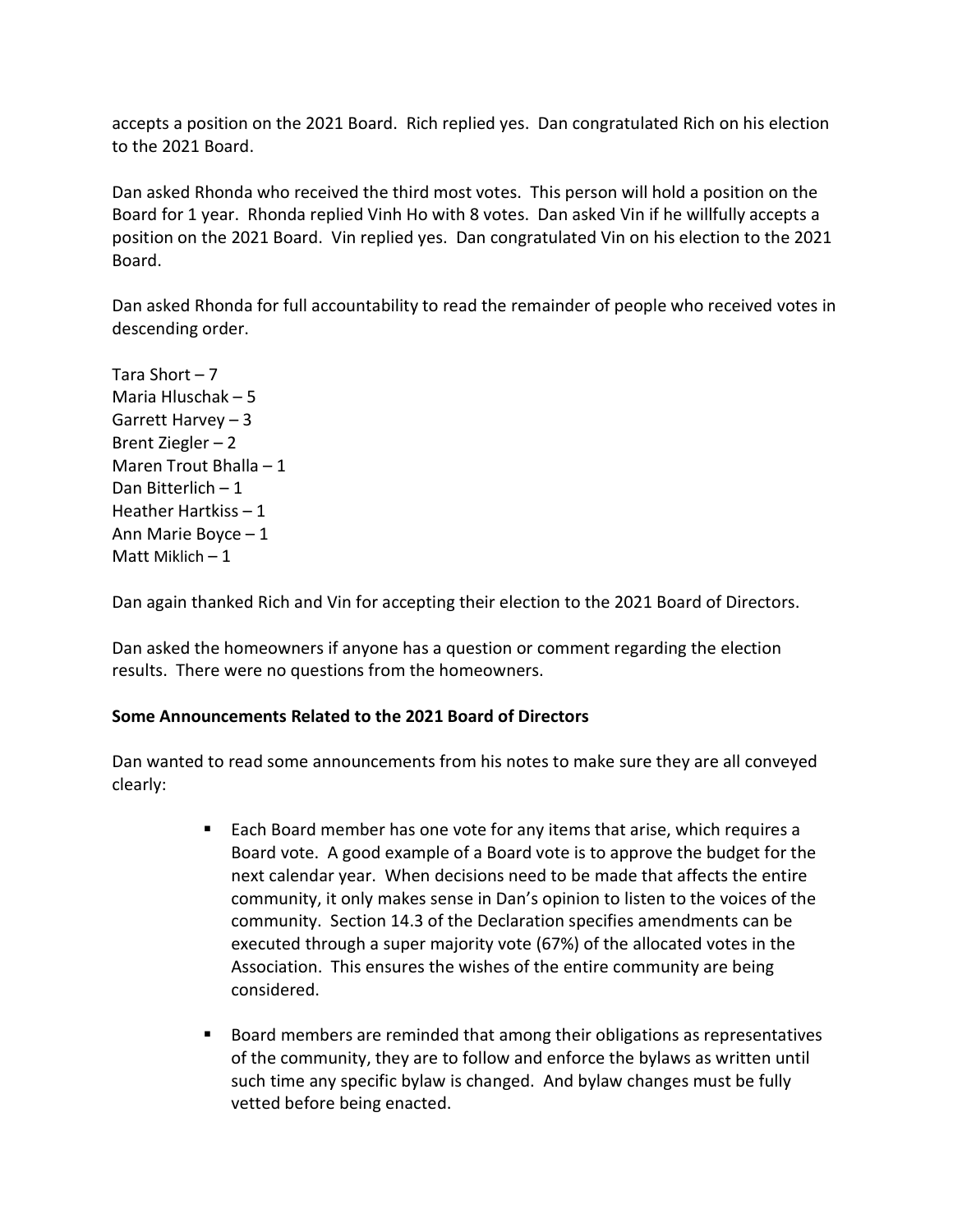- Unless there are any strong objections, Dan stated he will continue in his role as President of the Association. The BOD will meet separately within the next few days to determine who will be hold the positions of Secretary and Treasurer. Dan will continue to use the community private Facebook page to communicate information to the homeowners. Homeowner Association Meetings will be posted on the Facebook page and regular mailed to the homeowners. Dan expects 4 meetings across the calendar year will suffice. Special meetings, if needed, can always be scheduled.
- According to our bylaws, executive session meetings of the Board members with no member attendance is permissible; however, no decisions impacting the community will be made at these meetings. The purpose of these meetings is to discuss items that are either more sensitive in nature or to align on any issues before they are discussed at a future open meeting.
- Within the next few days, Dan will be setting up a generic email account called hanoverpointepa@gmail.com. If you would like to email the entire Board, use this email address. Any mail items will be automatically forwarded to the individual board member's email accounts. Dan needs the email addresses of the other two Board members. He will post an announcement on the FB page when this email address is operational.
- This is a reminder that you may contact any one of the Board members privately; however, it is incumbent on the Board member to communicate the question or issue to the other two Board members.
- When an issue does arise, the Board members shall meet either in person or virtually impromptu to discuss. Then Dan will post an announcement on the Facebook site, as needed.
- Going forward, Dan announced we will be operating the community much like a municipality. A municipality has departments (police, department of public works, zoning, recreation, etc.). And the elected representatives (called the Board of Supervisors for New Hanover Twp) are assigned a department to act as a liaison. We will do that here at Hanover Pointe. Dan will be the liaison for our Management company, Hano. The Board will meet in executive session to determine liaisons for: 1) Landscaping, 2) Trash/Recycling, 3) Snow clearing of roadways, parking lots, multi-use path, and common area sidewalks, 4) Our insurance company, 5) Metropolitan, and 6) Township of New Hanover. Once decided, we will announce the liaisons of each entity stated here on the community Facebook page.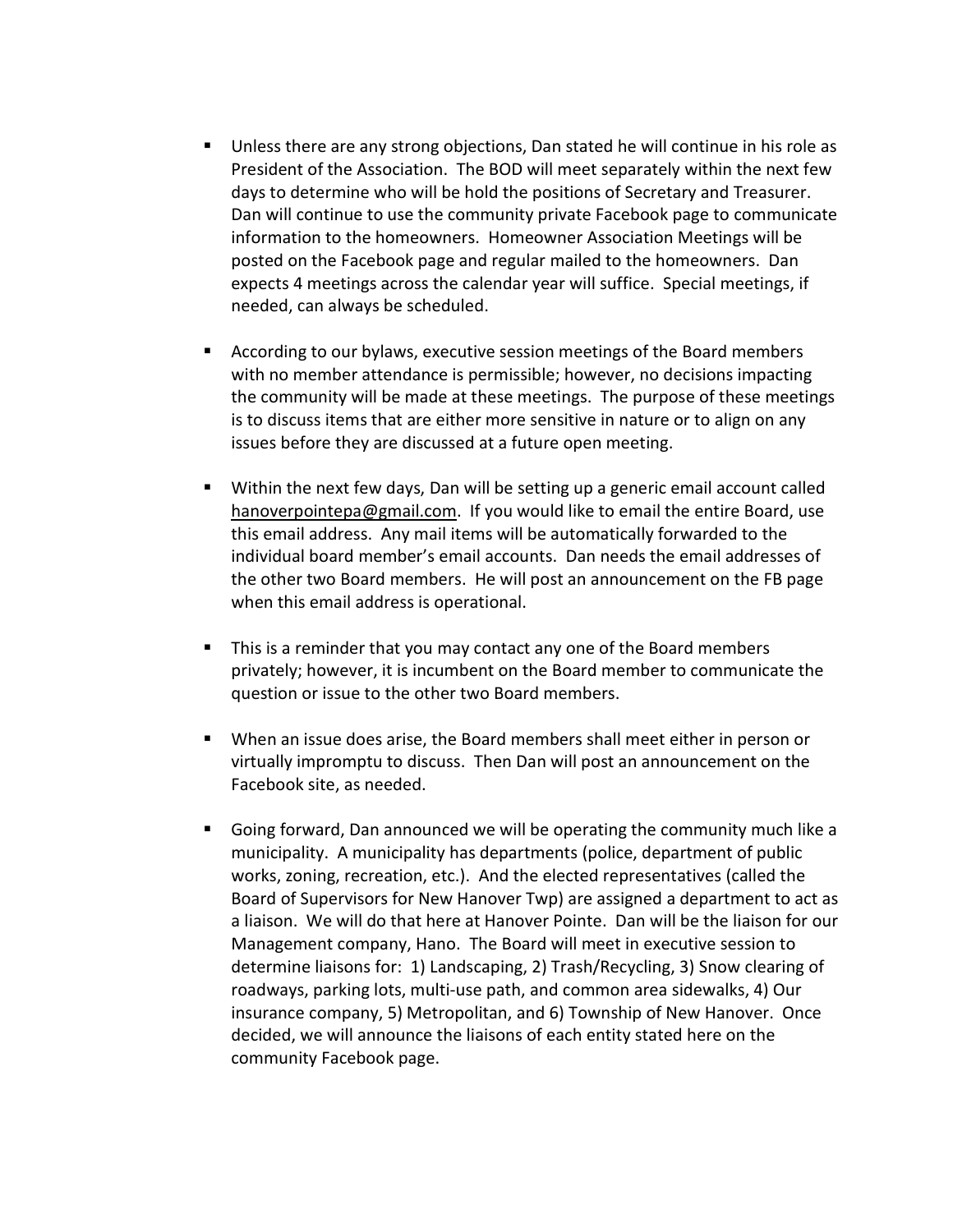Dan announced that was the end of his comments regarding how the 2021 Board will be executing and if anybody on the call has a questions or comments on what has been stated, please use the chat window. There were no questions or comments from the community.

# Dead Trees in Common Areas

The next items relate to dead trees in the common areas. It was brought to Dan's attention a part of a dead tree in the common area fell onto a homeowner's fence causing damage. Dan visited the site and took pictures.

Dan would like homeowners to tag with a ribbon suspect dead trees that, if they fell, may cause damage to homeowner property. Of course, there is also the concern of someone getting hurt or worse because of bad timing. After you tag the tree(s), contact Dan with your address and tree location.

Dan will be asking our Property Manager to receive no less than three quotes to take down the trees that have been confirmed by the tree experts as dead. This will be targeted as a Spring or early summer project. Dan will share anticipated costs with the association membership when they are known. To keep costs down, we will be asking the bidders to keep the wood onsite within the wooded common areas. In most cases, that would make for good firepit wood for those members who have fire pits.

Dan mentioned homeowners should not take any action on any common areas, including the wooded areas.

Dan asked if anyone had any question regarding this announcement. Ephraim Charlebois (220 Pixie Moss Road) stated his property borders those of someone from another community. And that backyard has trees that appear to be dead. What should he do in this regard? Dan replied he will check the site plan to verify there is or is not common area between 200 Pixie Moss and the homeowner behind his backyard. If there is common area, the HOA will research and take next steps. If there is no HOA property, the homeowner should write and deliver a letter to that homeowner expressing concerns for the dead trees on their property.

There were no other homeowner comments on this topic.

# Arrears Procedures Updated

Dan started this discussion by stating no bylaws are being changed; rather, arrears procedures are being updated and enforced as stated in the bylaws. Dan mentioned that everyone signed, as a condition to living at Hanover Pointe, documents that stated they will be part of an HOA and one of the several responsibilities is to keep current on HOA monthly assessments.

As a matter of discovery, Dan first mentioned there is an inconsistency between how the HOA is collecting dues vs what is written in the Declaration. Specifically, the invoices homeowners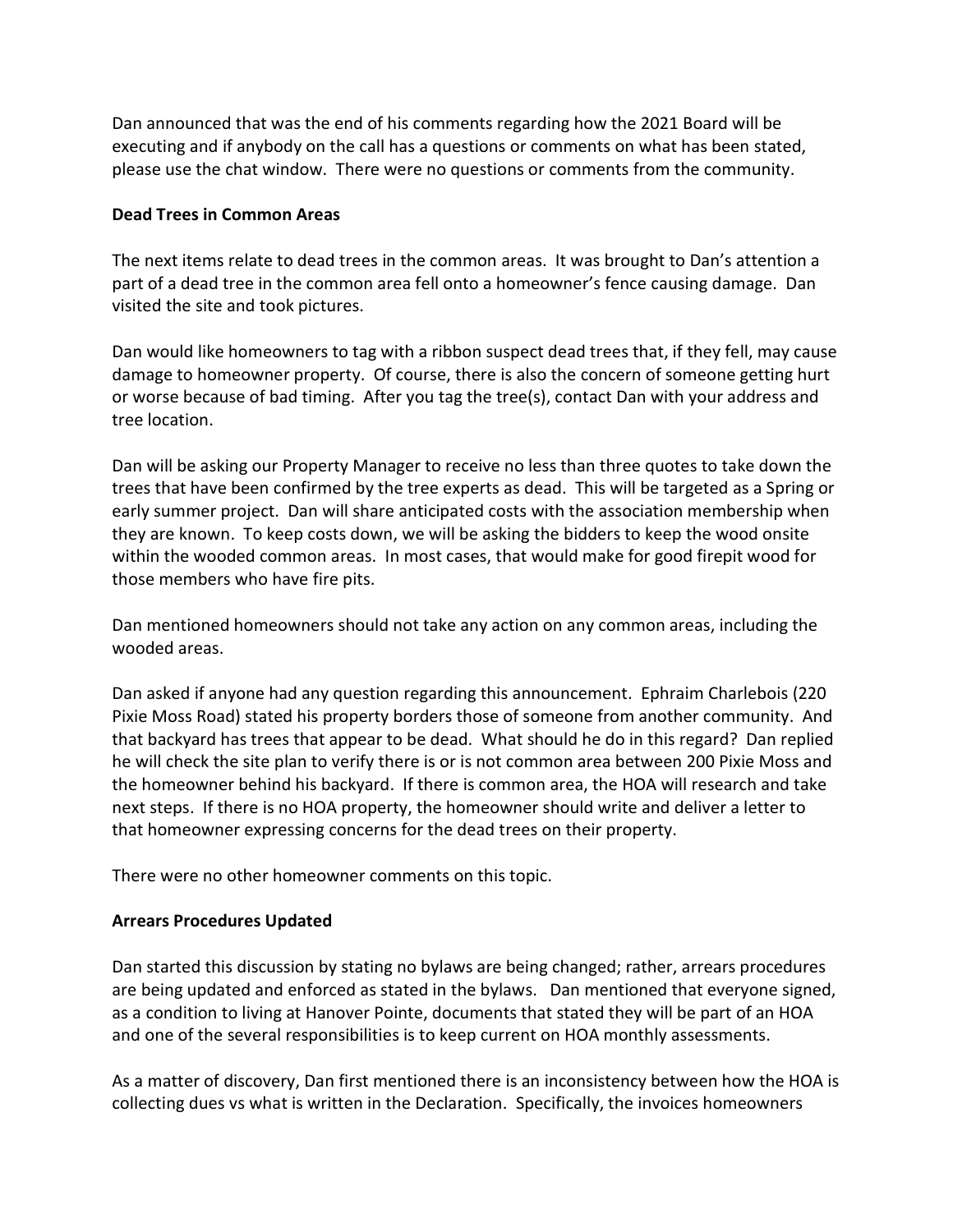receive from the Management company state the assessment for the current month is due at the end of that month, whereas the Declaration states the assessment for the current month is due on the first day of that month. Dan believes we do need to follow the Declaration, but he wants to table this discovery for now to address a more immediate concern.

Dan encourages everybody to set up an online transaction process where the money is drawn from your bank and sent to the Property Manager on a scheduled monthly basis.

Dan announced the HOA is tracking close to \$4,000 of unpaid monthly assessments. This trend must be reeled in. On the most recent report, 11 homeowners are more than 3 months behind in unpaid assessments. It costs the HOA time and money to manage accounts in arrears.

While there may be some homeowners experiencing financial distress, none have reached out to the property manager or me to work out a pay-back plan when their financial status improves. For any homeowner who is in financial distress and contacts us, the HOA will continue to track the arrears totals; however, the homeowner will not be penalized for unpaid assessments.

Effective 2/1/2021, new procedures:

- If the homeowner is not current by the 10th calendar day, a warning letter is sent. If Hano has an email address on file, they will use email to communicate the letter as well. The homeowner has 5 calendar days from the date of the letter to bring their account up to date.
- If the homeowner is not current by the 20th calendar day, a letter with a \$25 fine is sent.
- If the homeowner is not current by the last calendar day of that month, a letter with another \$25 fine is sent. The letter also states the account will have a lien placed on it until such time the account is current again. All expenses related to the lien will be charged to the homeowner.

Dan mentioned the HOA is paying their bills as there are enough reserves to cover month-tomonth expenses. However, the trend of unpaid assessments is in the wrong direction and we need to as an association ensure we are financially healthy now and in the future. The HOA is now enforcing procedures and actions already afforded to it for everyone to follow association dues.

Dan mentioned that he passed on the recommended procedure changes to the other two Board members and did not receive any negative feedback to the proposal.

A person by the name of Kim in chat asked if the people in arrears know about their account status. The answer is yes; Hano has been using regular mail and correspondence with letters and overdue statements to notify the homeowners in arrears. However, that correspondence had no repercussions for non-response.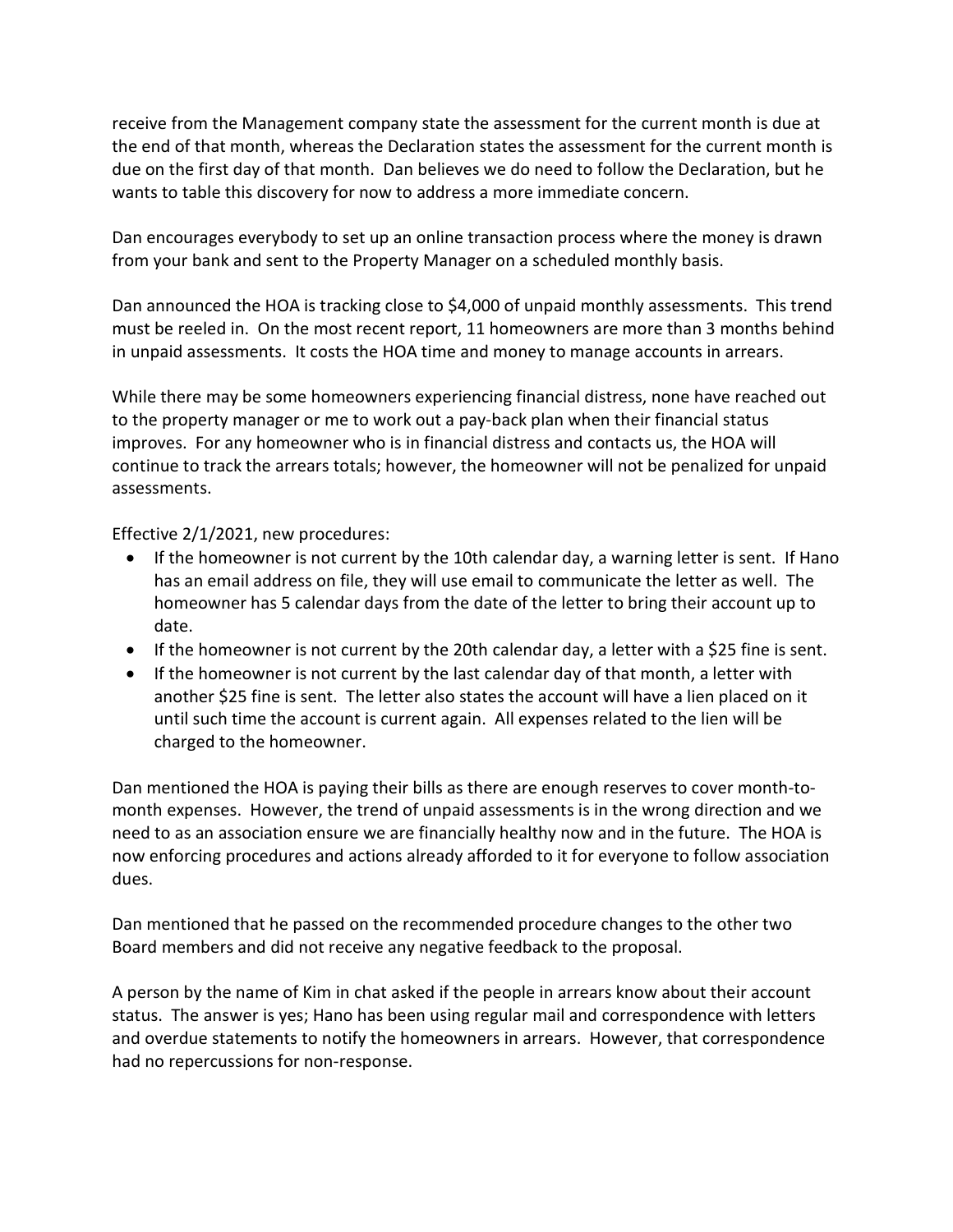### Questions and Answer Session

Several homeowners asked the status of the playground. Dan responded that he had hoped John would be on the call to address this question as he (Dan) did not think Gia would know about that project's status and did not want her to stay on the call to address something not in her domain. Dan asked Nick if he had any discussions with John prior to this meeting. Nick did speak to John about this the other day in anticipation the question would be asked. Nick said John stated at this point in time, it would be done sometime later in the Spring. Nick committed to pushing hard to get this done. Nick will try to work with someone else at Metropolitan if he can.

Someone else asked if the equipment for the playground come in. Nick replied he does not know but will push to get more answers, get a hard date, and communicate it with Dan.

Garrett requested to email the minutes to members. Dan said Hano can do that for anyone who has communicated an email address to the Property Manager. Please recognize the minutes will be considered draft until such time they are approved at a future meeting.

A homeowner asked if there is a way to have account history of dues payments on the Hano website. Rhonda responded if anybody needs an account history, they can email Rhonda or Linda, who can provide that on request. There is no way to see that on the website.

Garrett recalls Dan stating there is a delay with future construction on Tallowood at the last meeting. Are there any updates for completing construction? Dan replied that earlier in the day, he had a representative from the HVAC company over for a furnace issue. During that visit, Dan learned from him that it appears there will be a construction shutdown until the dirt mounds are eventually moved. There are environmental rules and regulations that need to be addressed, which seems to be contributing to the shutdown. The earliest they will start up again is April or May.

Kim asked based on 11 homeowners being behind in their assessment, what percent is that of total home ownership? Dan replied based on roughly 115 homeowners currently, that represents just over 9%.

Jennifer Dawson asked for an update regarding the high bushes and orange tape. Dan responded that the orange fencing is not just behind her house, but throughout the community. It will need to be removed as part of the dedication process. Dan admitted he does not have a handle on where we are with dedication. Things were going along at a good pace during the summer, but there has been no dedication discussion since the summer. Dan asked Nick to reach out to the Developer for an update on dedication. Nick will follow-up. Nick reminded everyone the construction fencing has environmental regulations behind them. They cannot be taken down in advance or else the Developer can be fined.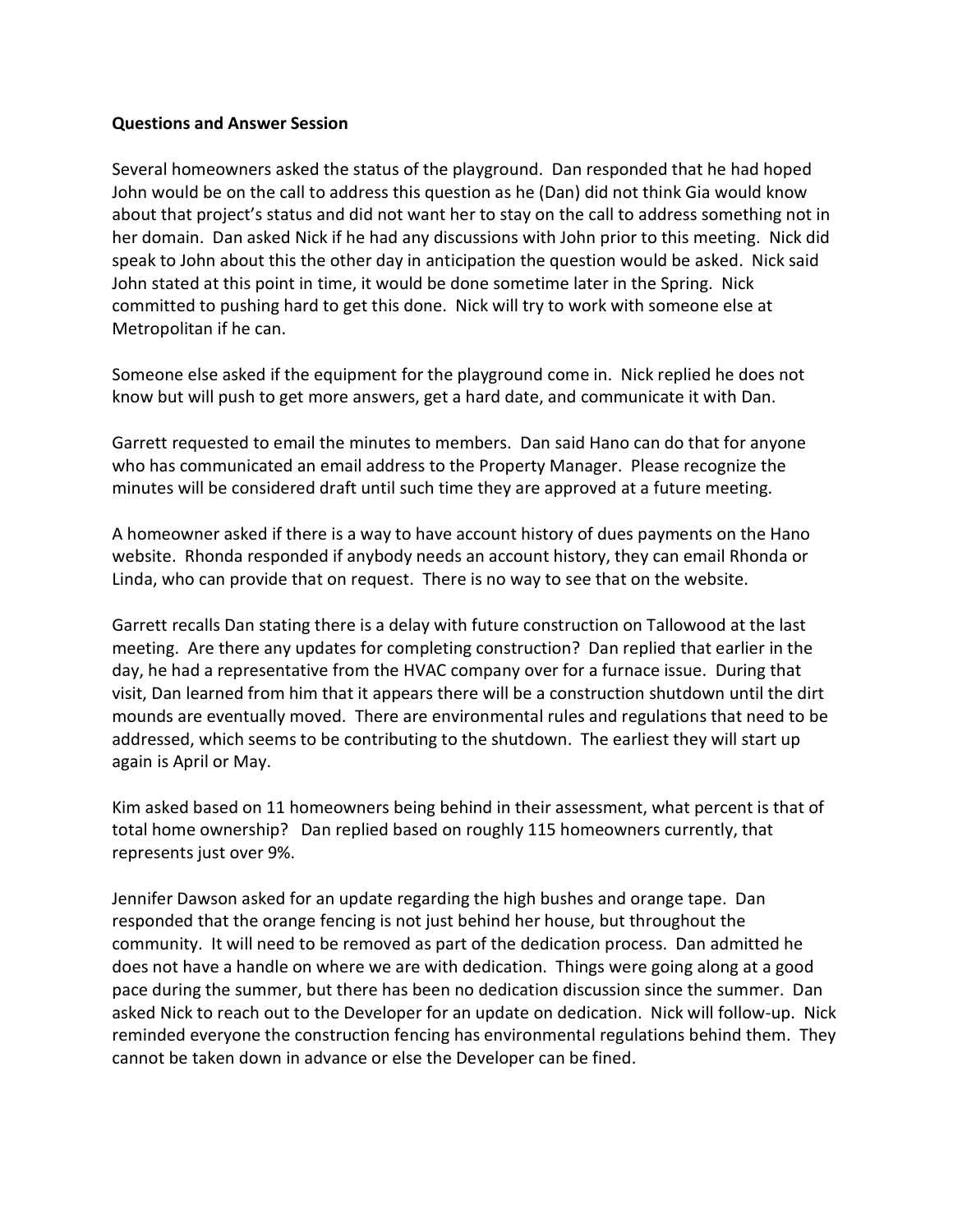Dan asked Jennifer to elaborate on the high bushes comment. Jennifer clarified overgrown grass. Dan mentioned earlier in the meeting a liaison from the Board will be assigned to the landscaping company. Dan will announce all liaison assignments within the next week or two on the FB page. It will be that person who will work with the landscaper in the Spring to ensure all areas are being cut accordingly.

Jennifer followed up by explaining trees are literally falling after being planted. Dan replied he has also seen a lot of trees falling that need to be re-planted. And it might require a 4-way stake, instead of a two-way stake. Jennifer explained she does not think they workers are digging down far enough.

Sebastian Ricci asked if there is an update regarding the walkthrough that was done with the Township. Is there a list of items that need to be addressed of what the Township requires, and specifically the rain garden near his property? Dan replied he alluded to his earlier comments about the cart falling off the tracks. Dan has not seen any list from that walkthrough in the midsummer timeframe. Dan feels we need to get to the bottom of where this HOA is in relation to dedication. Unfortunately, currently, Dan does not have an answer.

Michael Spatarella knows we have spoken to the project manager onsite about landscapers planting trees on homeowner property with no advanced notification. Are there any updates on getting a better handle on this situation? Dan expressed some frustration of why the landscapers cannot knock on the door the day before and/or put a note on the door. But Tyler was aware and said he was going to take care of it. Dan admits he does not know if Tyler followed through on that communication plan.

Kim asked since the community is not dedicated yet, why isn't Ryan Homes or Metropolitan responsible for replacing the trees that have not survived? Dan responded he was not sure if it is Ryan Home's responsibility if it is within the property lines of the homeowner. But Metropolitan is responsible for tree placement within the common areas. Dan further explained that Metropolitan will not receive their escrow monies back from New Hanover Township until all punch list items have been addressed and that includes tree replacement. New Hanover Township will hold back a certain percentage of escrow monies even after dedication. They do this for an 18-month period to ensure all major systems such as stormwater management systems continue to work as expected for at least 18 months from the dedication date. If the Developer is served notice of a failure in that time period, the Developer must address it or else the Township will use the escrow monies to mitigate whatever the problem is.

Linda Marek wants to know how much longer the truck will be parked on the side of Tallowood. She understood it was going to be there only until the end of January. Dan replied that the timeline was for the truck to be moved in the middle of January, not at the end. Dan will ask Tyler the status of the truck [Update 1/29/2021: Tyler stated it should be moved sometime next week and will provide a day once he knows].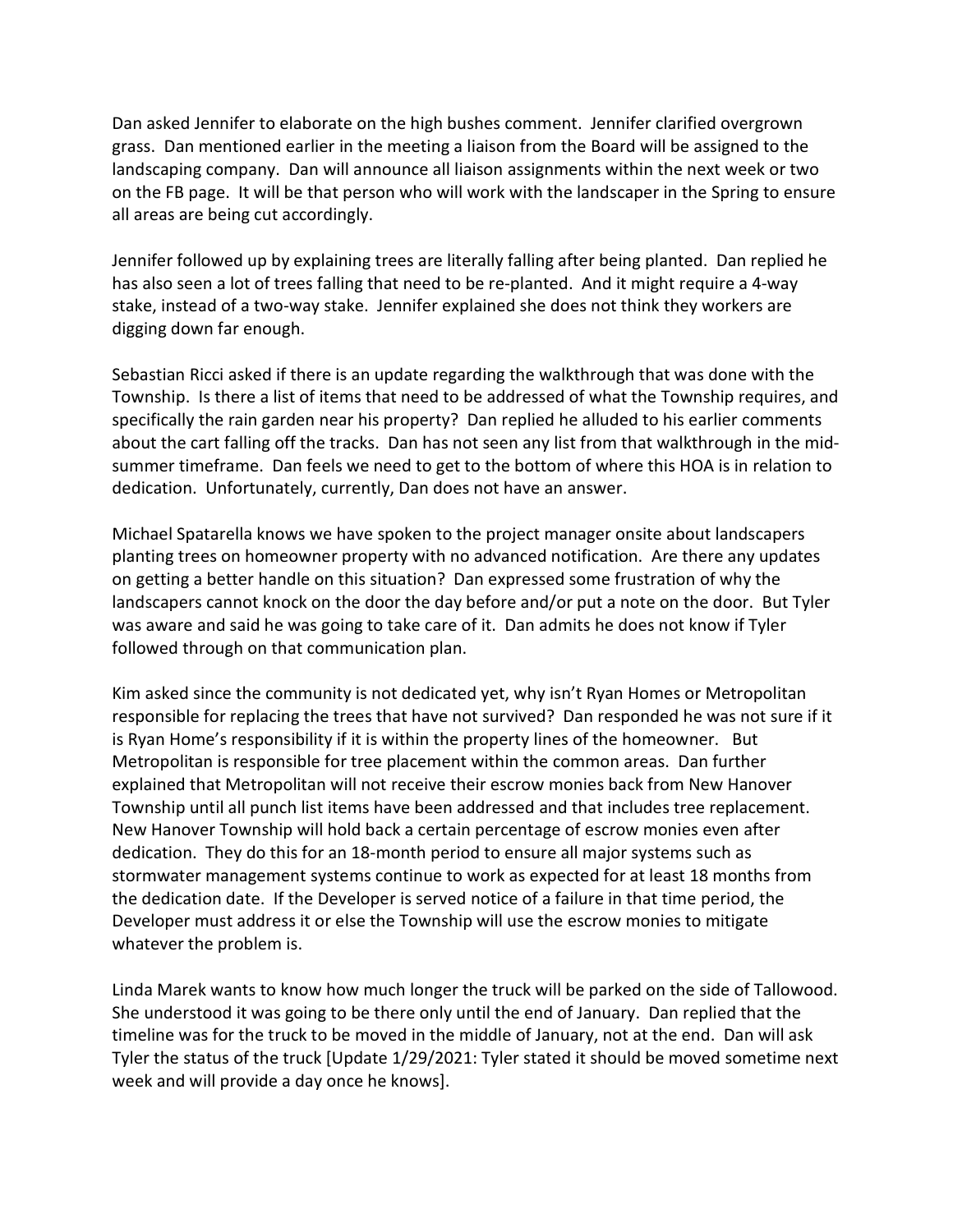George wants to know if the HOA will be improving the access to the common mailbox areas. Dan replied that he talked to Scott the mailman. And by the way, Scott has a new route effective February  $5<sup>th</sup>$  so be sure to wish him well when you see him. Scott does not even think we would need postmaster approval to flip the two banks of boxes in question to face the parking lot, but he feels there is still a problem because of a strip of grass on that side of the lot as well. Dan went on to suggest his recommendation, which is a sidewalk width path from the current sidewalk to where the cement starts at the mailboxes. This would only be for two locations on Pixie as the other ones are not impacted. Dan admitted he did not know if that was going to be a 2021 project or not. He needs to talk to the other two Board members, get quotes, etc. and make sure we can fit it into the current budget. budget.

Chelsea stated they just moved into 135 Tallowood last week. Their lamppost is not working. Who should they contact? She wants to know if there will be more streetlights as their area of Tallowood if very dark at night. Dan replied to go to myryanhomes.com and submit a ticket for the pole light being out. Someone from Ryan Homes will follow up and let you know when someone will be coming out to investigate. Dan mentioned it is most likely a line break, but they are quick to find and repair them based on Dan's personal experience with the same issue. Regarding extra streetlights, Dan can share a site plan of where the lights go. In short, there will be a streetlight at each street corner that intersects with another street. Specifically, the parking lots and all intersections. There will not be additional lights installed along Tallowood or Pixie Moss. Dan believes the reason for the street light locations is because every home must have a lamp post light.

Michael Spatarella mentioned there is a light post laying on the ground at the corner of Pixie and Tallowood. Dan confirmed. Dan said he will ask Tyler the question and see if he can get an answer.

Zach and Brandi – When will they be turning on the lights at the Pixie/Tallowood parking lot? Dan replied that is the discretion of the Developer. Nick the Property Manager will inquire with the Developer.

Rich Marek wants to know if we pay for snow plowing or the Developer since the community has not been dedicated yet. Dan replied the Developer is taking care of the roads. The HOA is responsible for the common area sidewalks as well as the multi-use path. Rich asked the location of the multi-use path. Dan explained it starts at the corner of North Charlotte and Lomara then hops across Pixie Moss and splits the community in half. It then hangs a left on Pixie, then a right onto Tallowood and terminates in a parallel fashion along side of Heatherwood. Rich asked if the path along side of Heatherwood Court is supposed to go anywhere? Dan replied from a Developer's standpoint, that is where the path ends. The Township has a master plan that shows that path intersecting with a future path, but Dan understands that project has stalled, assumed to be money related. Rich followed up with a question of should the HOA continue to plow that part of the path since it goes to nowhere. Dan replied that personally he and his wife use that path occasionally on dog walks but more importantly, if someone goes down that path and it has not been plowed, and they fall due to